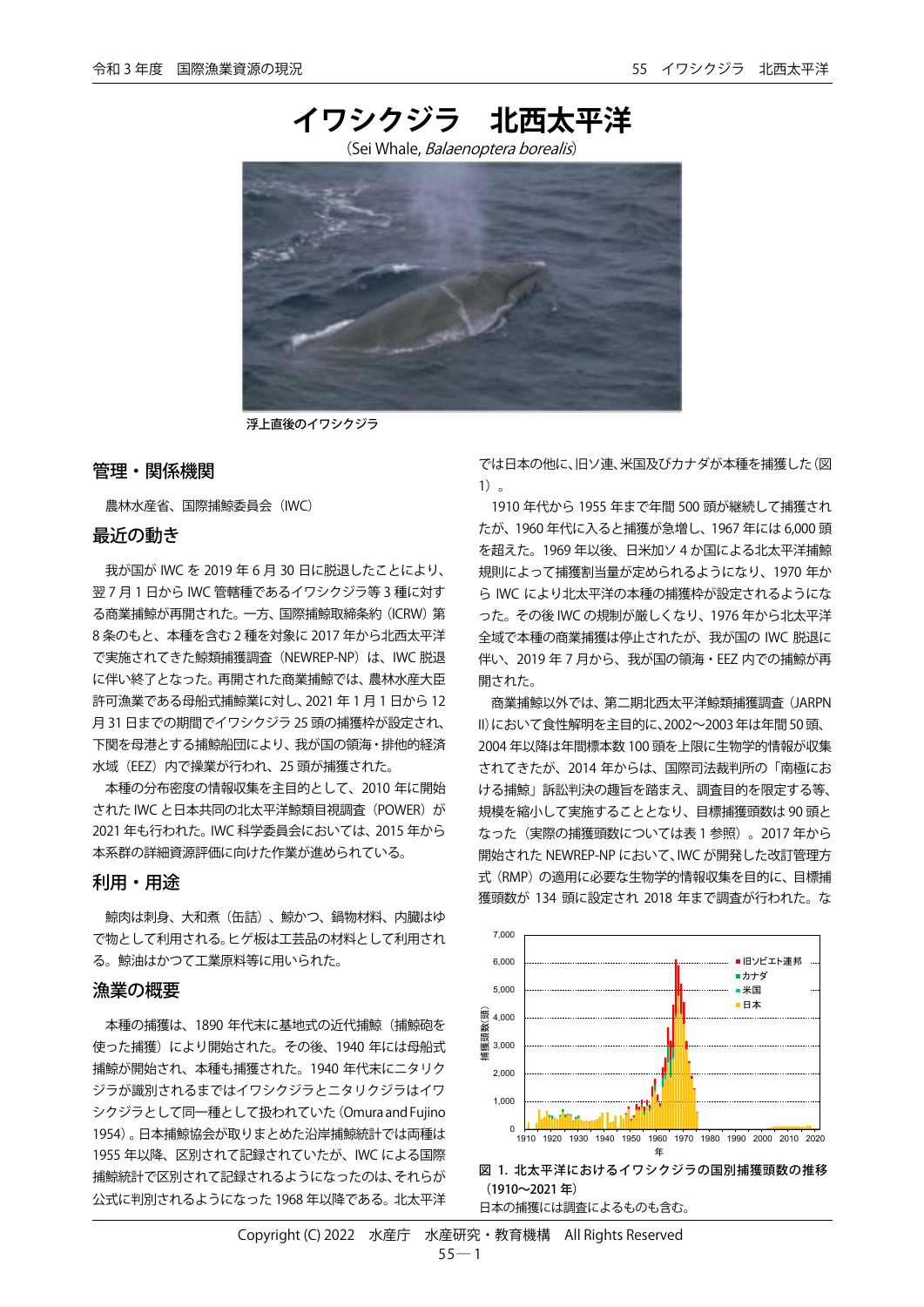表1. 北西太平洋におけるイワシクジラの捕獲頭数(2002~2021 年)

| 年    | 調査/漁業名    | 頭数  |  |
|------|-----------|-----|--|
| 2002 |           | 39  |  |
| 2003 |           | 50  |  |
| 2004 |           | 100 |  |
| 2005 |           | 100 |  |
| 2006 |           | 100 |  |
| 2007 |           | 100 |  |
| 2008 |           | 100 |  |
| 2009 | JARPN II  | 100 |  |
| 2010 |           | 100 |  |
| 2011 |           | 95  |  |
| 2012 |           | 100 |  |
| 2013 |           | 100 |  |
| 2014 |           | 90  |  |
| 2015 |           | 90  |  |
| 2016 |           | 90  |  |
| 2017 | NEWREP-NP | 134 |  |
| 2018 |           | 134 |  |
| 2019 |           | 25  |  |
| 2020 | 母船式捕鯨業    | 25  |  |
| 2021 |           | 25  |  |

お、我が国のIWC 脱退に伴い2019 年6 月末をもってNEWREP-NP は終了したため、それ以降は本調査に基づく捕獲はない。

## 生物学的特性

本種はナガスクジラ科ではシロナガスクジラ、ナガスクジラ に次いで 3 番目に大きく、2002 年と 2003 年の JARPN II にお ける最大体長は雄 14.8 m、雌 15.9 m、最大体重は雄 24.4 ト ン、雌 31.0 トンであった(藤瀬ほか 2004)。

50%性成熟年齢は、1925 年に 10 歳であったものが、1960 年には 7 歳にまで低下したと報告されている(Masaki 1976)。 記録にある最高年齢は 60 歳である。出産時期は 11 月とされ、 出産海域は亜熱帯・温帯の外洋海域と想定されるが、特定でき ていない。夏季には摂餌のため、より高緯度の亜寒帯水域へ回 遊する (Sasaki *et al.* 2013、Murase *et al.* 2014) (図 2)。

本種は魚類(カタクチイワシ、マイワシ、キュウリエソ、サ ンマ、マサバ、ハダカイワシ類等)、イカ類(スルメイカ、テ カギイカ等)、動物プランクトン(オキアミ、カイアシ類)等、 さまざまな種類の餌生物を捕食する (根本 1962、Konishi et al. 2009)。本種の摂餌深度は 60 m 以浅との観察結果が報告され ている (Ishii et al. 2017)。本種を捕食する可能性があるもの としてはシャチがあるほか、繁殖場ではサメ類が仔鯨を襲う可 能性もある。

#### 資源状態

北太平洋に分布する本種の資源評価は IWC で 1975 年に初 めて行われた。資源評価に用いた手法は、CPUE と発見率指数 (目視調査)を統合した De Lury 法であった(Ohsumi and Wada 1974、Tillman 1977)。資源評価の結果、初期資源量は 42,000 頭、1975 年時点の資源量は 9,000 頭であるとされ、最 大持続生産量を実現する資源量 (23,000 頭)の 40%であった ため、当時の管理方式(NMP)に基づき保護資源に分類された。 このため、1976 年から北太平洋全域で本種の捕獲が停止され た。



その後、北太平洋に分布する本種の系群構造について、近年 の目視調査と遺伝解析の結果に加え過去の捕獲・標識再捕情報 も用いた総合的な解析が行われ、北太平洋に広く分布する本種 は同一系群であることが報告された (Kanda et al. 2015)。

2008年の JARPN II における目視調査データを用いた解析に より、北緯 35 度以北、東経 170 度以西の北西太平洋での資源 量は 5,086 頭 (CV = 0.378) と推定された (Hakamada and Matsuoka 2016)。ただし、JARPN II の調査海域は北西太平洋 全域ではないため、この推定値は過小となっている可能性があ る。また、2010 年から 2012 年に実施した POWER の目視調査 データを用いた解析により、北緯40 度以北、東経 170 度以東、 西経 135 度以西の中央及び東部北太平洋での資源量は、29,632 頭 (CV = 0.242) と推定された (Hakamada *et al*. 2017)。両調 査海域は重複していないことから、合算すると北太平洋全域に おける資源量推定値は少なくとも 34,718 頭 (CV = 0.214) と なる(Government of Japan 2017)。推定方法が異なるため直 接比較は難しいが、最新の資源量推定値は、上記の初期資源量 と 1975 年時点の資源量の間の 3 分の 2 より上にあることか ら、現在の本系群の資源水準は中位以上にはあるものと考えら れる。

1975 年以降、IWC 科学委員会では本系群に関する詳細な資 源評価は行われていなかったが、同委員会において、本系群の 資源解析を優先課題とすることが 2006 年に合意され、作業が 2015 年の年次会合から行われている。2019 年の会合において、 過去の商業捕鯨及び JARPN II のサンプルをもとにした生物学 的パラメータの解析結果が報告され、1976 年の商業捕獲停止 以降、本種資源が回復傾向にあることが示された (Maeda et al. 2019)。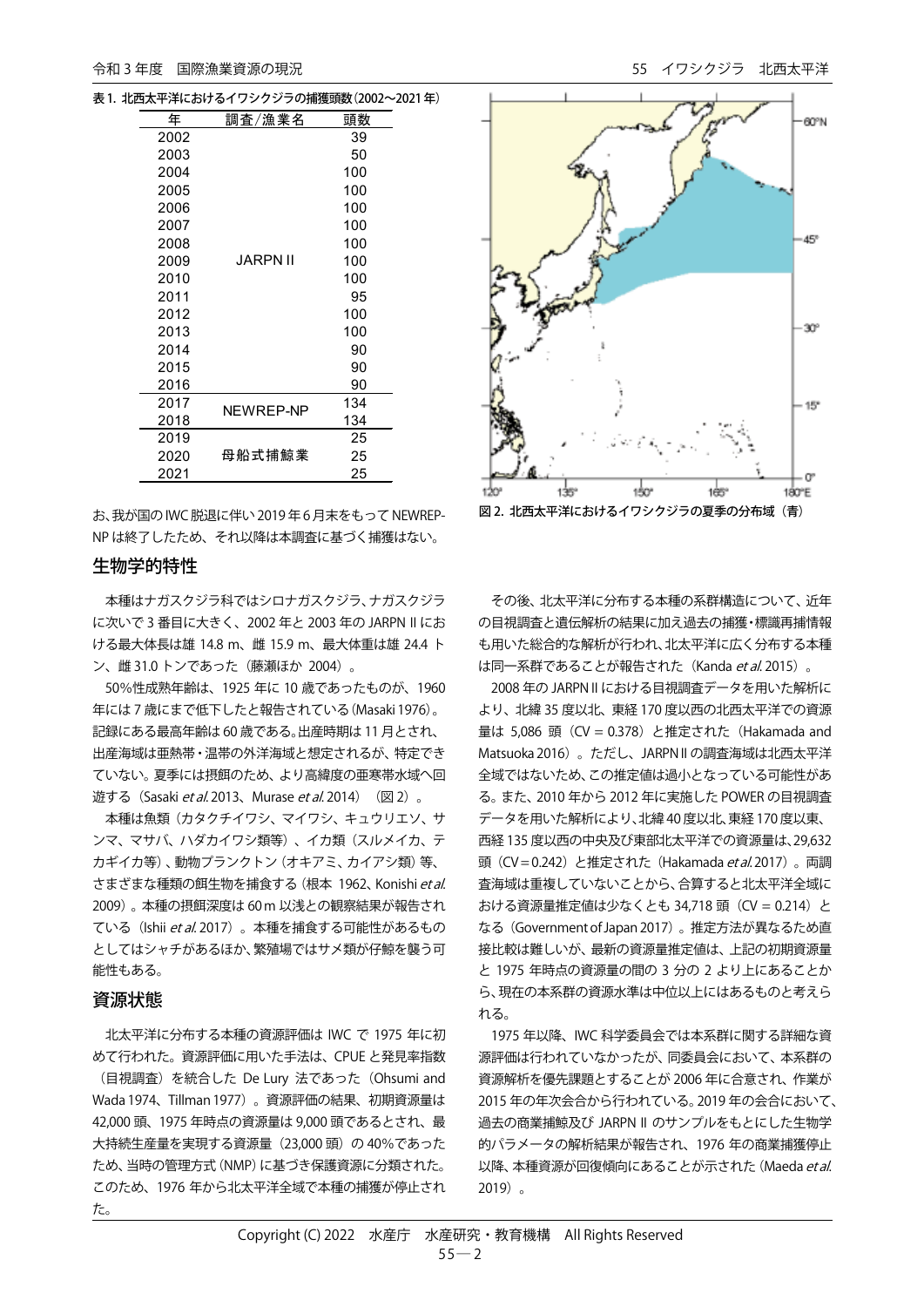#### 管理方策

IWC の管轄種である本種について、1976 年以降、北太平洋 での商業捕獲は停止されていたが、我が国のIWC脱退に伴い、 農林水産大臣許可の母船式捕鯨業による捕獲が、2019 年 7 月 1 日から我が国の領海・EEZ 内で再開された。捕獲枠は年間 25 頭であり、この値は IWC が開発し 100 年間捕獲を継続しても 資源に悪影響を与えないと認めた極めて保守的な RMP の運用 のもと、多数のシミュレーションを通して算出され、海外有識 者によるレビューを受けた捕獲可能量に基づいている(水産庁 2019)。操業監視と資源状態のモニタリングのため、全操業期 間を通して水産庁から母船に監督員が派遣され操業を監視す るとともに、全捕獲個体に対する漁獲物調査が行われている。 本種の資源評価と捕獲可能量の定期的な見直しのため、目視調 査等による資源量推定値の更新、漁獲物資試料の収集と解析を 行い、科学的根拠に基づく資源管理が行われるよう、継続的モ ニタリングを行っていく必要がある。

# 執筆者

外洋資源ユニット 鯨類サブユニット 水産資源研究所 水産資源研究センター 広域性資源部 鯨類グループ 吉田 英可

### 参考文献

- 藤瀬良弘・田村 力・板東武治・小西健志・安永玄太. 2004. イ ワシクジラとニタリクジラ. 鯨研叢書 No. 11. 日本鯨類研 究所, 東京. 168 pp.
- Government of Japan. 2017. Research Plan for New Scientific Whale Research Program in the western North Pacific (NEWREP-NP).
	- https://www.jfa.maff.go.jp/j/whale/attach/pdf/index-6.pdf (2021 年 12 月 1 日)
- Hakamada, T., and Matsuoka, K. 2016. The number of western North Pacific common minke, Bryde's and sei whales distributed in JARPN II offshore survey area. Paper SC/F16/JR12 presented to the IWC SC JARPNII Review Workshop, February 2016 (unpublished). 13 pp.
- Hakamada, T., Matsuoka, K., Murase, H., and Kitakado, T. 2017. Estimation of the abundance of the sei whale Balaenoptera borealis in the central and eastern North Pacific in summer using sighting data from 2010 to 2012. Fish. Sci., 83: 887-895.
- Ishii, M., Murase, H., Fukuda, Y., Sawada, K., Sasakura, T., Tamura, T., Bando, T., Matsuoka, K., Shinohara, A., Nakatsuka, S., Katsumata, N., Okazaki, M., Miyashita, K., and Mitani, Y. 2017. Diving behavior of sei whales *Balaenoptera borealis* relative to the vertical distribution of their potential prey. Mamm. Study, 42: 191-199.
- Kanda, N., Bando, T., Matsuoka, K., Murase, H., Kishiro, T., Pastene, L.A., and Ohsumi, S. 2015. A review of the genetic and non-genetic information provides support for a

hypothesis of a single stock of sei whales in the North Pacific. Document SC/66A/IA9 submitted to 66A IWC. 17 pp.

- Konishi, K., Tamura, T., Isoda, T., Okamoto, R., Hakamada, T., Kiwada, H., and Matsuoka, K. 2009. Feeding strategies and prey consumption of three baleen whale species within the Kuroshio-Current Extension. J. North. Atl. Fish. Sci., 42: 27-40.
- Maeda, H., Ishikawa, Y., and Kato, H. 2019. Summary of the time trends of some biological parameters of the North pacific sei whales in 1960's to 2010's from concurrent analyses on data from the commercial whaling and JARPNII program. Document SC/68A/IA4 submitted to 68A IWC. 7 pp.
- Masaki, Y. 1976. Biological studies on the North pacific sei whale. Bull. Far Seas Fish. Res. Lab., 14: 1-104.
- Murase, H., Hakamada, T., Matsuoka, K., Nishiwaki, S., Inagake, D., Okazaki, M., Tojo, N., and Kitakado, T. 2014. Distribution of sei whales (Balaenoptera borealis) in the subarctic subtropical transition area of the western North Pacific in relation to oceanic fronts. Deep Sea Res. II., 107: 22-28.
- 根本敬久. 1962. ひげ鯨類の餌料. 鯨研叢書 No. 4. 日本鯨類研 究所, 東京. 136 pp.
- Ohsumi, S., and Wada, S. 1974. Status of whale stocks in the North Pacific, 1972. Rep. Int. Whal. Commn., 24: 114-126.
- Omura, H., and Fujino, K. 1954. Sei whales in the adjacent waters of Japan. II. Further studies on the external characters. Sci. Rep. Whales Res., 9: 89-103.
- Sasaki, H., Murase, H., Kiwada, H., Matsuoka, K., Mitani, Y., and Saitoh, S. 2013. Habitat differentiation between sei (Balaenoptera borealis) and Bryde's whales (B. brydei) in the western North Pacific. Fish. Oceanogr., 22: 496-508.
- 水産庁. 2019. 商業捕鯨の再開について.http://www.jfa.maff.g o.jp/j/press/kokusai/190701.html (2021年 12 月 1 日)
- Tillman, M.F. 1977. Estimates of population size for the North Pacific sei whales. Rep. Int. Whal. Commn. (Special issue), 1: 98-106.